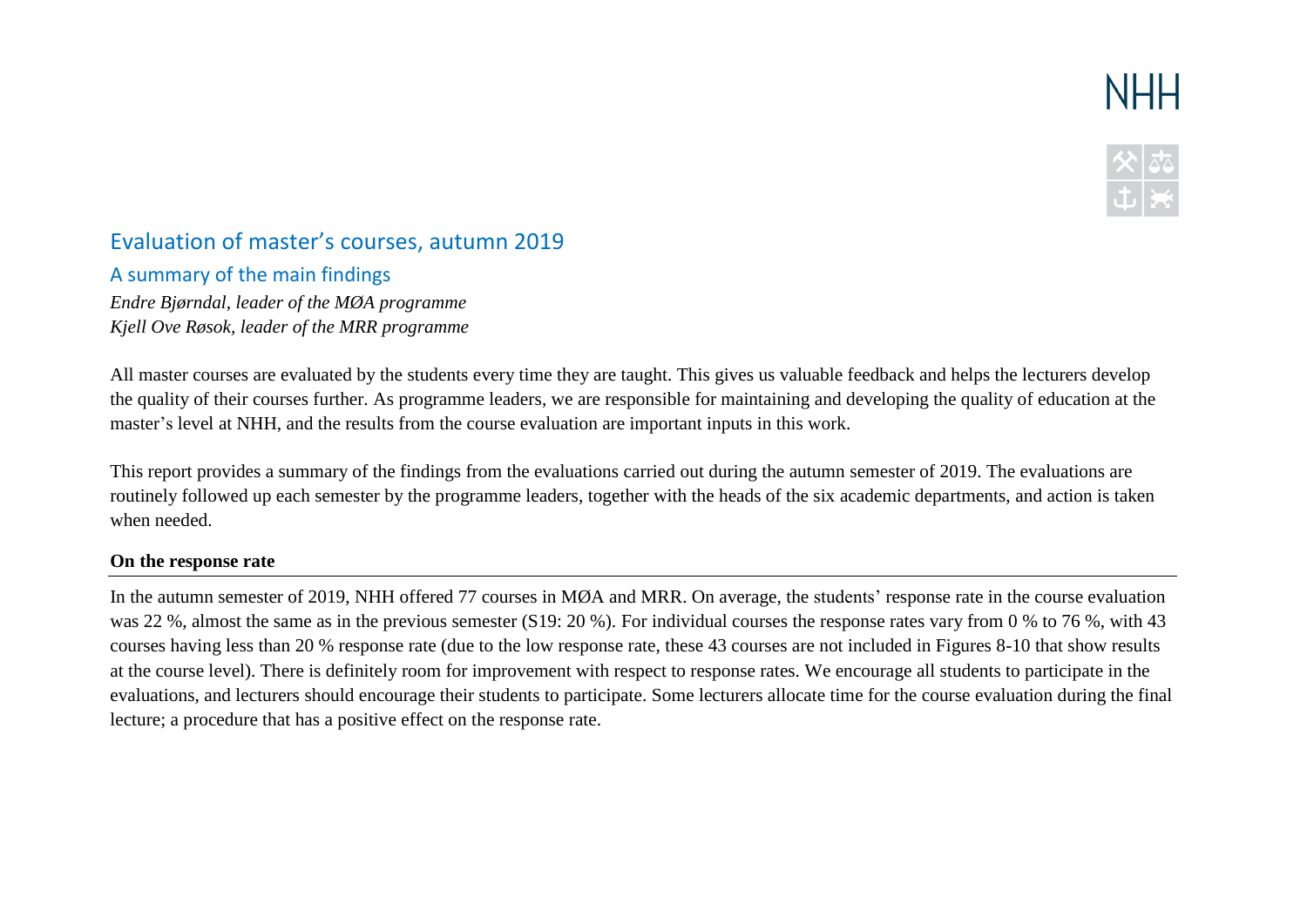#### **On the number of courses and course size**

 $\overline{a}$ 

Figure 1 shows that the number of master courses have decreased in the last three semesters. This reverses the continuous increase in the number of courses up to the spring semester of 2018. Figure 2 shows that the average size of courses has been fairly stable the last years. On average, autumn courses are somewhat larger than spring courses. However, behind these averages, there is considerable variation, with courses in the autumn semester of 2019 ranging from very few students to one course with almost 400 students, as seen from Figure 4. Figure 3 shows that the share of very small courses (less than 30 students) has declined continuously over the last 3 semesters, while the share of large courses (more than 100 students) has been stable or increasing. Figure 5 shows that there is considerable variation in average course size between individual MØA profiles and the MRR programme<sup>1</sup>.



<sup>&</sup>lt;sup>1</sup> For each profile, and for MRR, the figure shows the number of mandatory and elective courses, including courses shared between profiles, or between MØA and MRR.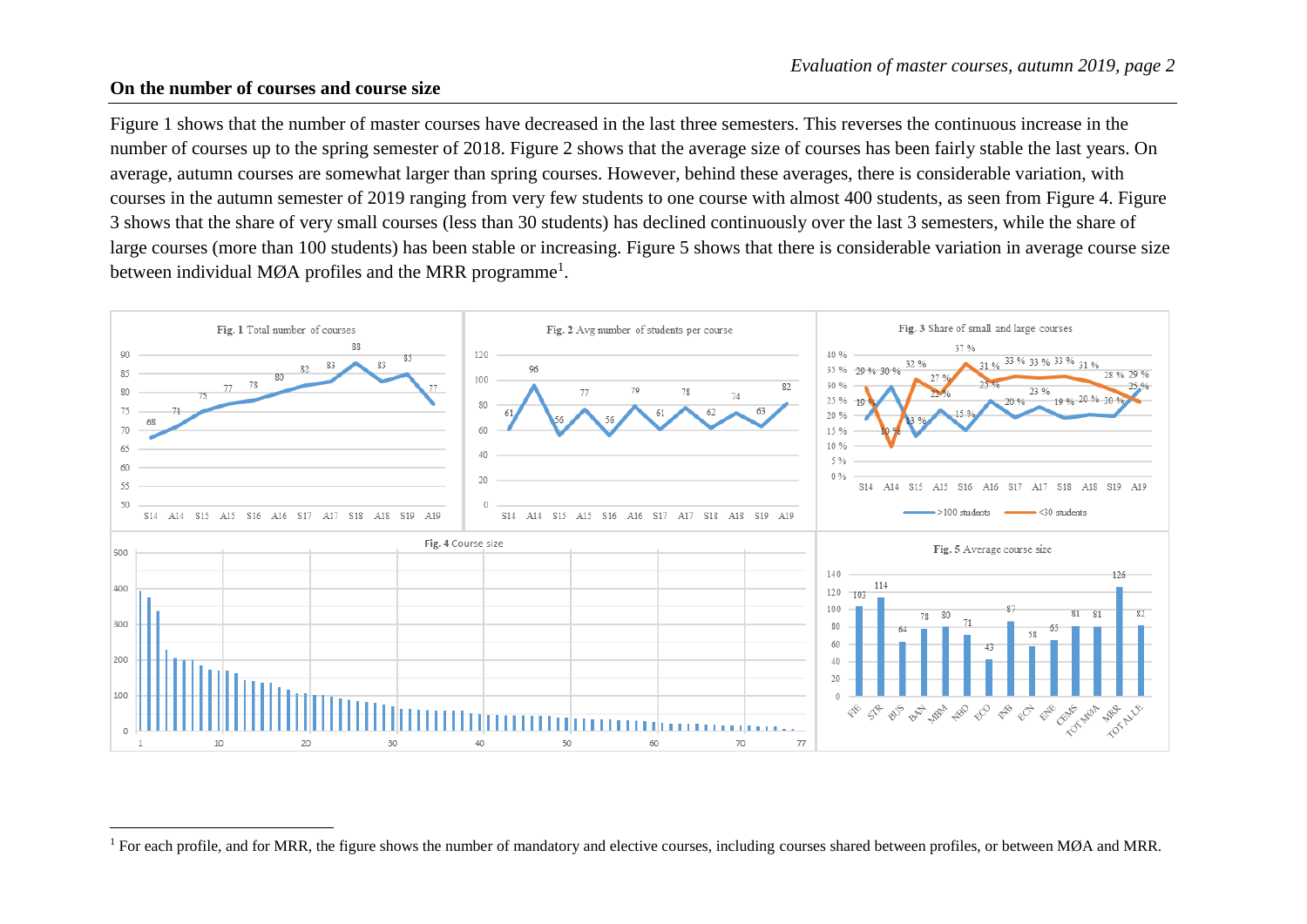#### **On course satisfaction – MØA profiles and MRR programme**

From the course evaluations, we focus on three variables – overall course satisfaction, relevance, and lecturer. Figure 6 gives the results for each MØA profile (major) and MRR for the autumn semester of 2019, while Figure 7 presents the development over time for MØA as a whole, for each MØA profile, and for MRR. Here are some key observations:

- For MØA as a whole, the average scores on all three variables are 4.0 or above i.e., the students are satisfied or very satisfied.
- The score on relevance is above 4.0 for all MØA profiles.
- The lecturer score is at 4.0 or more for 8 out of 10 MØA profiles.
- The overall score is at 4.0 or more for 4 out of 10 MØA profiles.
- MRR scores above 4,0 for relevance and for lecturer, while the overall satisfaction score is just below 4,0.
- The evaluation scores for MØA as a whole have declined relative to the peak in the spring semester of 2019. Also MRR experienced a decline last semester. The decline happens across all profiles and MRR, as can be seen from Figure 7. School-wide issues like the ongoing building project and the controversies related to use of videos may explain some of the general decline.

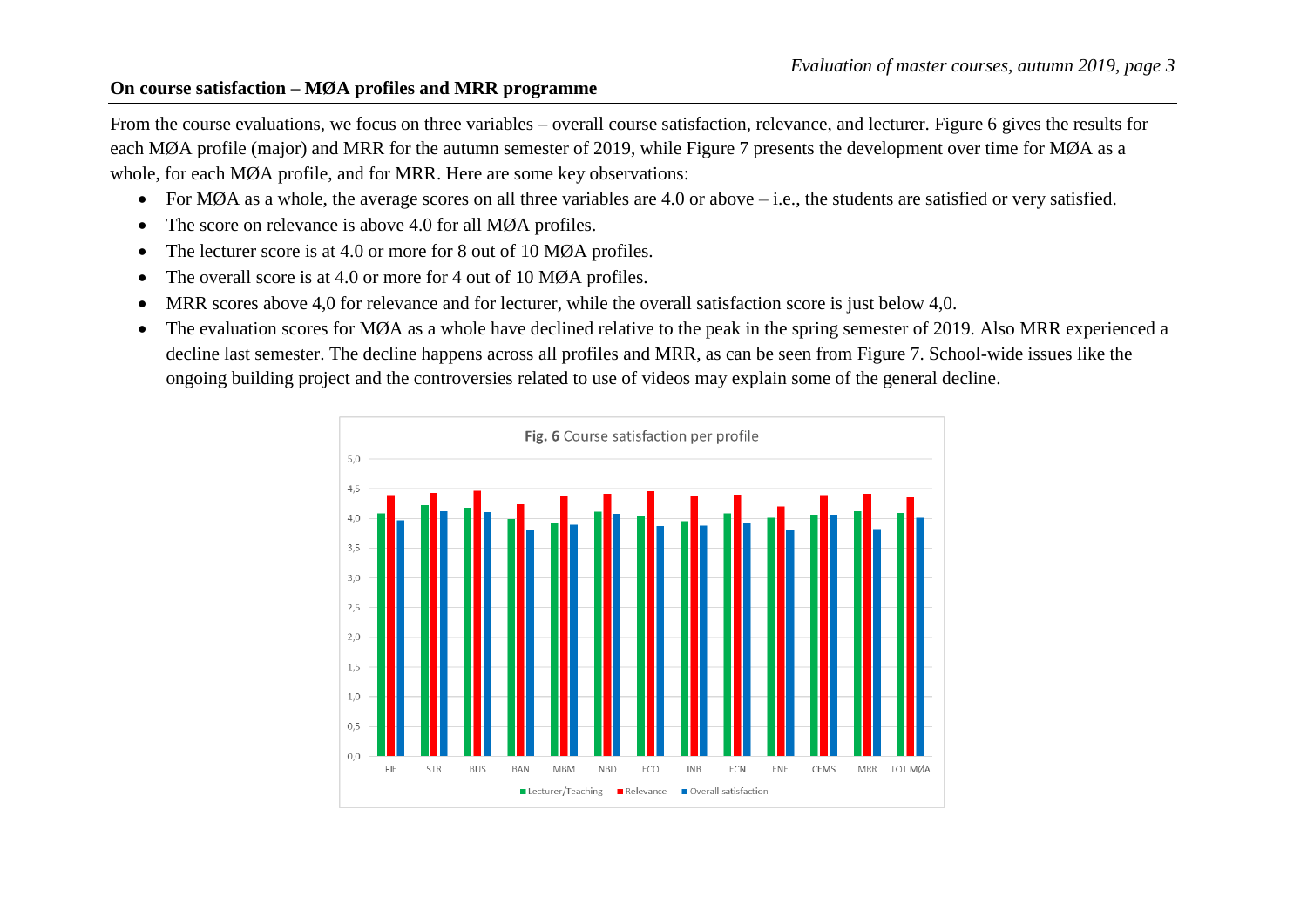

### **Fig. 7** Course satisfaction over time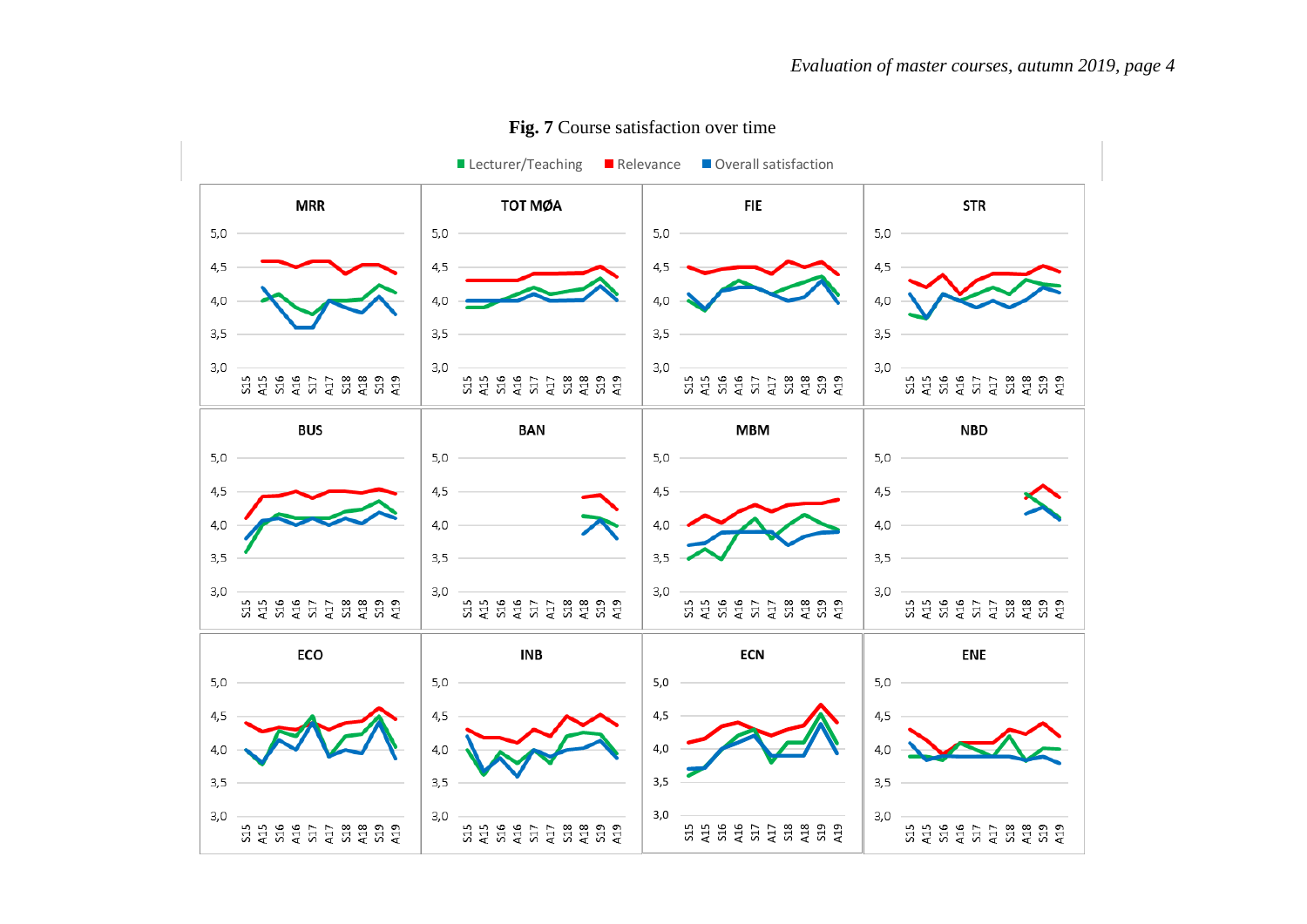#### **On course satisfaction – individual level**

Figures 8 – 10 show the scores for the 34 individual courses with a response rate of at least 20 %. The figures reveal significant variation between courses ranging from 5.0 to, in one case, below 3.0. However, the majority of courses have satisfactory results on all three dimensions.

- 20 of 34 courses score between 4.0 and 5.0 on overall course satisfaction.
- 32 of 34 courses score between 4.0 and 5.0 on relevance.
- 27 of 34 courses score between 4.0 and 5.0 on lecturer.